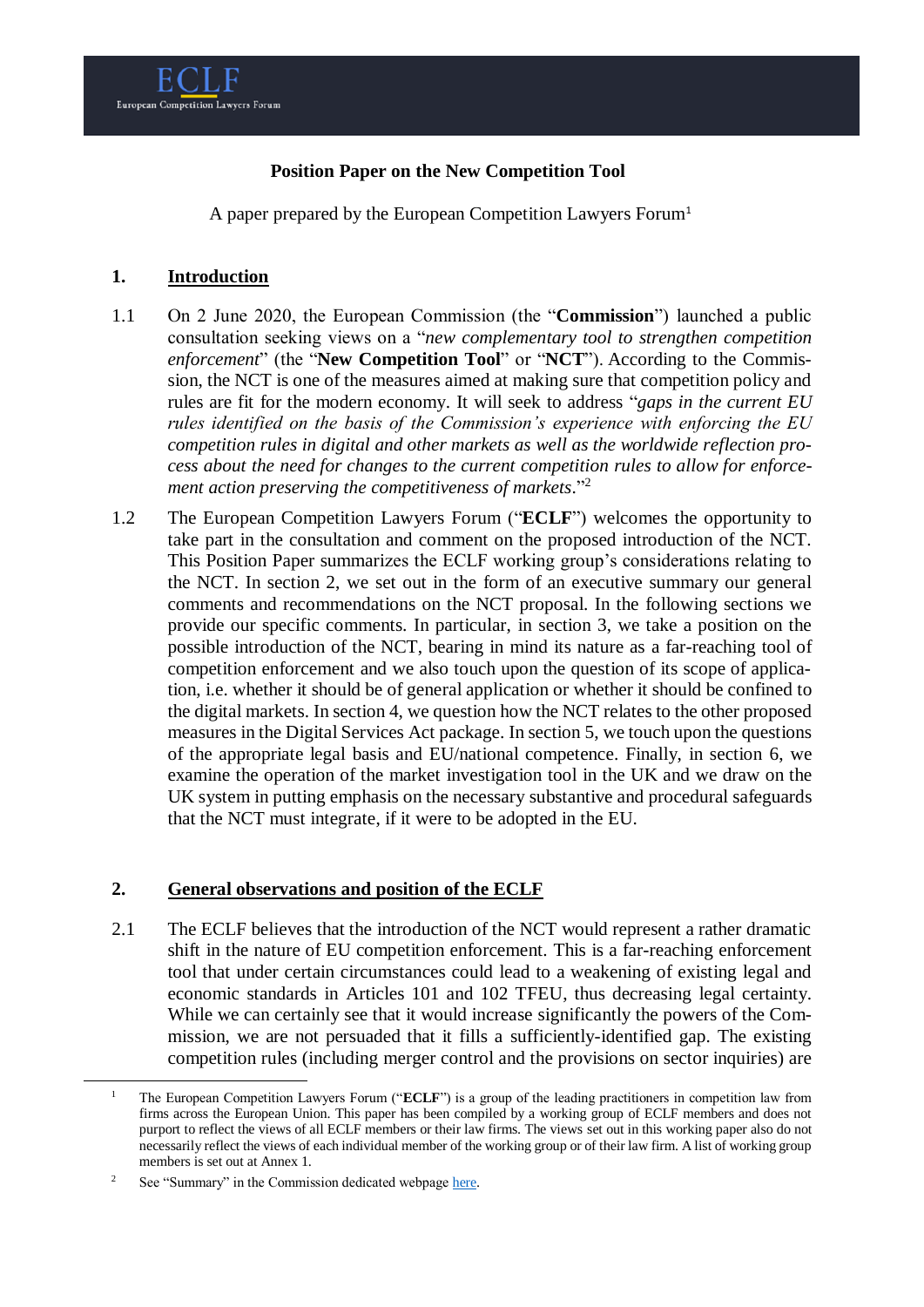fit for purpose and can deal with the challenges of the modern economy, as indeed the recent increase in enforcement activity shows. In the alternative, if the NCT were to be introduced, we would strongly advocate that it should be available to the Commission only in circumstances where the Commission identifies concrete competition concerns that relate specifically to market structure and not to conduct.

- 2.2 The ECLF also believes that in the case of the NCT's adoption, it should be of general application and not be confined to the digital sector or indeed to any specific market or sector.
- 2.3 The ECLF believes that the discussion around the introduction of the NCT must be seen in conjunction with the proposed Digital Services Act package. If that package were to be adopted, we see no justification for cumulatively introducing the NCT for the digital sector. In such a case, the introduction of the NCT would be even more disproportionate.
- 2.4 The ECLF has material concerns and doubts as to the appropriate legal basis for the introduction of the NCT. In particular the ECLF believes that Articles 103 and 11 TFEU cannot be a legal basis for the introduction of the NCT. Article 352 TFEU might be an appropriate legal basis, but only if the NCT is not impinging on the legal standards and conditions of the existing Treaty provisions (in particular of Article 102 TFEU), i.e. only if the NCT was destined to deal with competition concerns akin to market structure and not conduct. The ECLF also believes that the NCT should fall under the exclusive competence of the Commission and that NCAs should not have any decisional powers aside from being consulted.
- 2.5 Finally, the ECLF notes that the UK system of market investigations, which has been mentioned as a model for the NCT, contains an important number of checks and balances, and substantive and procedural safeguards. In short, the UK possesses a powerful enforcement tool but is deliberately subject to carefully judged limits. We would be concerned if the NCT were to be introduced without equivalent safeguards.

# **3. The nature and scope of the NCT**

- (a) Nature of the NCT
- 3.1 The NCT would fundamentally change the nature of competition enforcement in the European Union, if it were to be adopted. It would differ from the existing antitrust rules and would signal an important shift in their overall philosophy: in addition to a system of *ex post* enforcement, which is based on the finding of infringements, we would have a system of *ex ante* enforcement, which would not be triggered by any infringement of the law but rather by the mere existence of "competition concerns" that may (under the existing proposal) be related to **conduct** or **market structure** problems. At the same time, it would differ from the merger control rules. The latter may also amount to *ex ante* enforcement, but it remains the case that merger control is triggered by the specific conduct of undertakings – the change of control over an undertaking as a result of a commercial transaction. On the other hand, the NCT would be triggered, irrespective of a suspected violation or, indeed, of any specific conduct: the mere existence of a market structure which raises "competition concerns" would be sufficient. In that sense, the NCT in its nature is a highly "regulatory" tool departing from the historic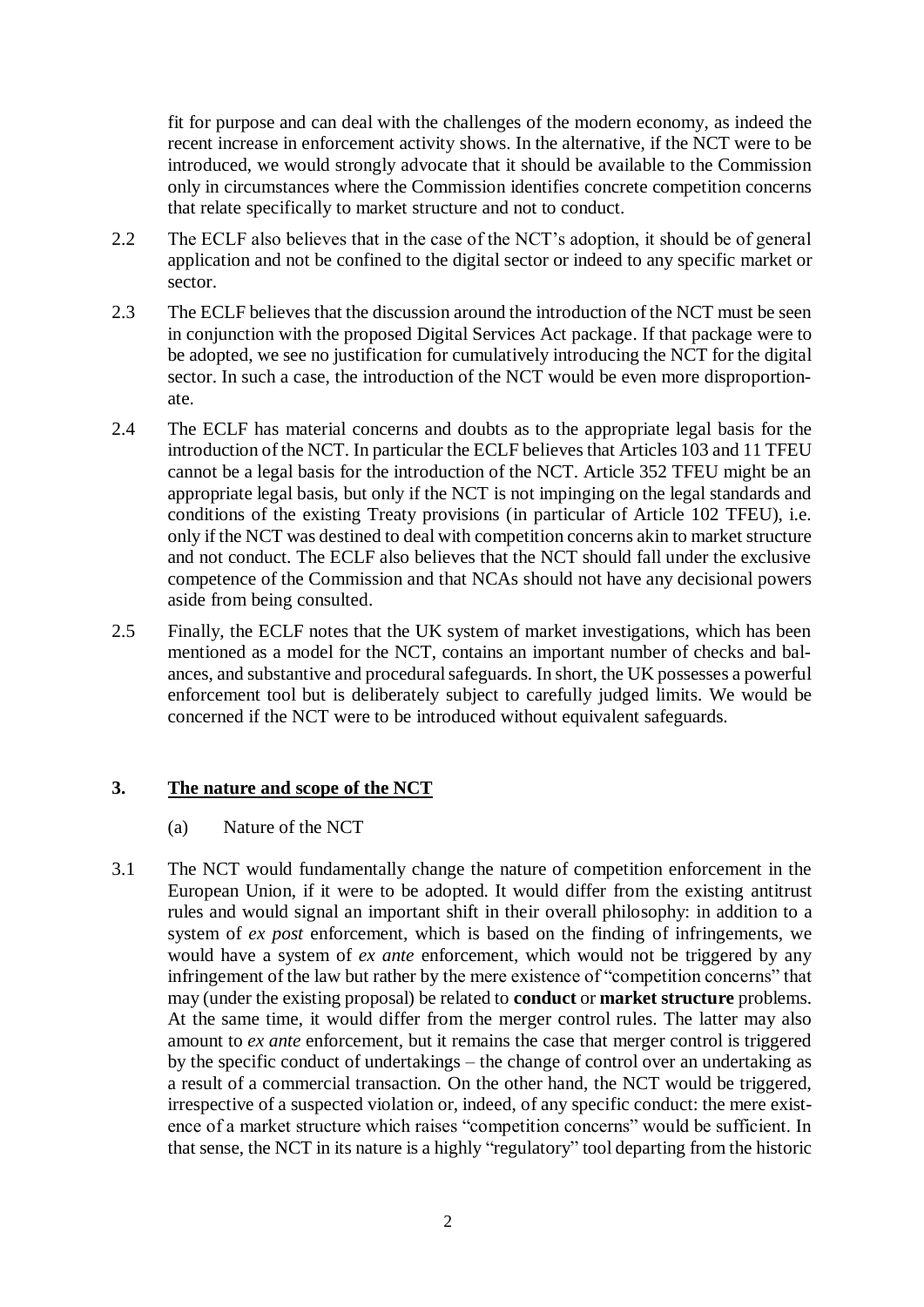philosophy of EU competition law, and competition law as applied in other jurisdictions globally.

- 3.2 Therefore, we invite the Commission to be cautious before deciding to pursue the bringing into the EU competition toolkit of a tool that lies outside the historic philosophy of global competition law. We do not believe that the mainstream competition rules are incapable of dealing with perceived competition problems in digital or in any other markets. The active enforcement of the Commission and other competition authorities in the EU Member States proves that the existing antitrust rules are fit for purpose.<sup>3</sup>
- 3.3 The Commission has recently made progress in terms of time and resource-efficiency by resuscitating interim measures in appropriate cases.<sup>4</sup> National competition authorities ("NCAs") also use interim measures quite often.<sup>5</sup> In addition, competition authorities can and do use commitment decisions, which are generally more time and resource-efficient than infringement ones.<sup>6</sup> The Commission also avails itself of the power to conduct sector inquiries. This specific tool has been put to use by the Commission on many occasions. More importantly, the Commission has been able to build

<sup>3</sup> See Commission decisions of 27 June 2017 in Case AT.39740 - *Google Search (Shopping)*, 18 July 2018 in Case AT.40099 - *Google Android*, and 20 March 2019 in Case AT.40411 - *Google Search (AdSense)*. The Commission is also currently pursuing a number of antitrust investigations in this area. For NCA decisions, see, in particular: (a) *Facebook user data*, in Bundeskartellamt press release, *Bundeskartellamt prohibits Facebook from combining user data from different sources*, 7 February 2019, available at: [https://www.bundeskartellamt.de/SharedDocs/Meldung/EN/Pressemittei](https://www.bundeskartellamt.de/SharedDocs/Meldung/EN/Pressemitteilungen/2019/07_02_2019_Facebook.html)[lungen/2019/07\\_02\\_2019\\_Facebook.html;](https://www.bundeskartellamt.de/SharedDocs/Meldung/EN/Pressemitteilungen/2019/07_02_2019_Facebook.html) (b) *Google Ads*, in French Competition Authority ("**AdlC**") press release, *The Autorité de la concurrence hands down a €150M fine for abuse of a dominant position*, 20 December 2019, available at: [https://www.autoritedelaconcurrence.fr/en/press-release/autorite-de-la-concurrence-hands-down-eu150m-fine-abuse](https://www.autoritedelaconcurrence.fr/en/press-release/autorite-de-la-concurrence-hands-down-eu150m-fine-abuse-dominant-position)[dominant-position;](https://www.autoritedelaconcurrence.fr/en/press-release/autorite-de-la-concurrence-hands-down-eu150m-fine-abuse-dominant-position) and (c) *Apple wholesalers*, in AdlC press release, *Fines handed down to Apple, Tech Data and Ingram Micro*, 16 March 2020, available at: [https://www.autoritedelaconcurrence.fr/en/press-release/fines-handed-down-apple](https://www.autoritedelaconcurrence.fr/en/press-release/fines-handed-down-apple-tech-data-and-ingram-micro)[tech-data-and-ingram-micro.](https://www.autoritedelaconcurrence.fr/en/press-release/fines-handed-down-apple-tech-data-and-ingram-micro)

<sup>4</sup> See European Commission press release, *Antitrust: Commission imposes interim measures on Broadcom in TV and modem chipset markets* (Case AT.40608 – *Broadcom*), 16 October 2019, available at: [https://ec.europa.eu/commis](https://ec.europa.eu/commission/presscorner/detail/en/IP_19_6109)[sion/presscorner/detail/en/IP\\_19\\_6109.](https://ec.europa.eu/commission/presscorner/detail/en/IP_19_6109)

<sup>&</sup>lt;sup>5</sup> For NCA cases, see:

<sup>(</sup>a) *Google/Amadeus*, in AdlC press release, *The Autorité de la concurrence has ordered interim measures against Google*, 31 January 2019, available at: [https://www.autoritedelaconcurrence.fr/en/communiques-de-presse/31-january-](https://www.autoritedelaconcurrence.fr/en/communiques-de-presse/31-january-2019-online-advertising-directory-enquiry-services-0)[2019-online-advertising-directory-enquiry-services-0;](https://www.autoritedelaconcurrence.fr/en/communiques-de-presse/31-january-2019-online-advertising-directory-enquiry-services-0)

<sup>(</sup>b) *Greek press distribution*, in Hellenic Competition Commission press release, *Press Release - Decision of the Competition Commission ordering interim measures*, 4 June 2019, available at: [https://www.epant.gr/en/enimerosi/press-re](https://www.epant.gr/en/enimerosi/press-releases/item/916-press-release-decision-of-the-competition-commission-ordering-interim-measures.html)[leases/item/916-press-release-decision-of-the-competition-commission-ordering-interim-measures.html;](https://www.epant.gr/en/enimerosi/press-releases/item/916-press-release-decision-of-the-competition-commission-ordering-interim-measures.html)

<sup>(</sup>c) *Riga waste management*, in Latvian Competition Council press release, *The Competition Council adopts a decision imposing interim measures regarding waste management in Riga*, 11 September 2019, available at: [https://www.kp.gov.lv/en/posts/the-competition-council-adopts-a-decision-imposing-interim-measures-regarding](https://www.kp.gov.lv/en/posts/the-competition-council-adopts-a-decision-imposing-interim-measures-regarding-waste-management-in-riga)[waste-management-in-riga;](https://www.kp.gov.lv/en/posts/the-competition-council-adopts-a-decision-imposing-interim-measures-regarding-waste-management-in-riga) 

<sup>(</sup>d) *Orange / Proximus / JV*, in Belgian Competition Authority ("**BCA**") press release, *Interim measure imposed on Orange and Proximus in respect of the joint venture for the sharing of the mobile radio access networks*, 10 January 2020, available at[: https://www.belgiancompetition.be/en/about-us/actualities/press-release-ndeg2-2020;](https://www.belgiancompetition.be/en/about-us/actualities/press-release-ndeg2-2020)

<sup>(</sup>e) *Bumper Pools*, in BCA press release, *Interim measure imposed on the Belgian Bumper Pool Association concerning the bumper pool balls that may be played with in competitions and matches*, 24 January 2020, available at: [https://www.belgiancompetition.be/en/about-us/actualities/press-release-ndeg5-2020;](https://www.belgiancompetition.be/en/about-us/actualities/press-release-ndeg5-2020) and

<sup>(</sup>f) *Google Press publishers*, in AdlC press release, *Related rights: the Autorité has granted requests for urgent interim measures presented by press publishers and the news agency AFP (Agence France Presse)*, 9 April 2020, available at: [https://www.autoritedelaconcurrence.fr/en/press-release/related-rights-autorite-has-granted-requests-urgent-interim](https://www.autoritedelaconcurrence.fr/en/press-release/related-rights-autorite-has-granted-requests-urgent-interim-measures-presented-press)[measures-presented-press.](https://www.autoritedelaconcurrence.fr/en/press-release/related-rights-autorite-has-granted-requests-urgent-interim-measures-presented-press)

<sup>6</sup> See indicatively, closed investigations by the German and Austrian NCAs in *Google/Eyeo Adblock*, in Bundeskartellamt press release, *Proceeding against whitelisting contract between Google and Eyeo terminated after amendments to the contract*, 21 January 2019, available at: [https://www.bundeskartellamt.de/SharedDocs/Publikation/EN/Pressemittei-](https://www.bundeskartellamt.de/SharedDocs/Publikation/EN/Pressemitteilungen/2019/21_01_2019_Eyeo_Google.pdf?__blob=publicationFile&v=2) $\frac{1}{2019/21}$  01 2019 Eyeo Google.pdf? blob=publicationFile&v=2.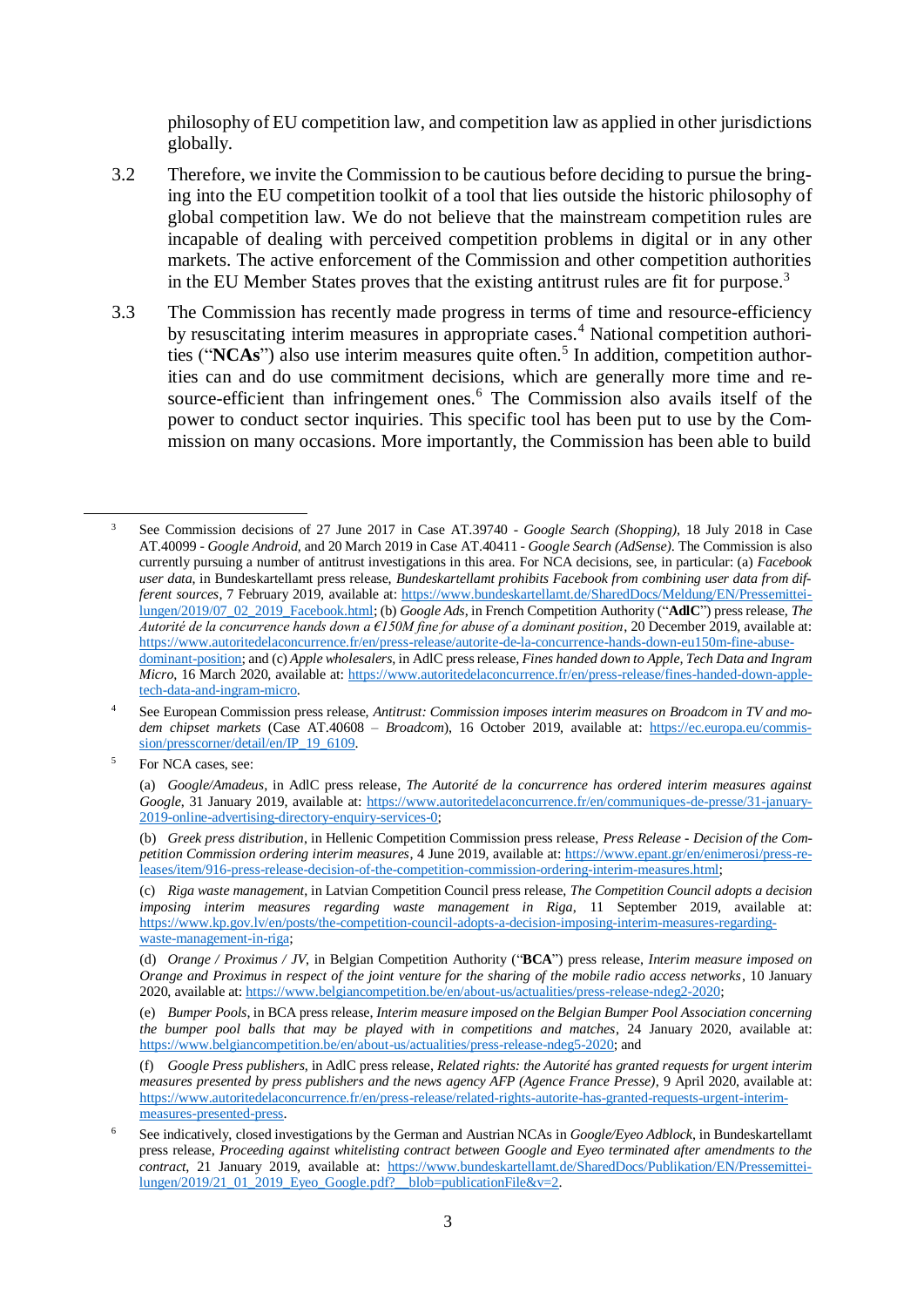on such sector inquiries and has initiated antitrust investigations using Articles 101 and 102 TFEU.

- 3.4 Besides, it is difficult to conclude that the NCT would necessarily be more time and resource-efficient. Indeed, the UK experience shows that, if anything, major market investigation proceedings are highly resource intensive, and in many cases can take comparable periods to complete compared with antitrust investigations.
- 3.5 In addition, the introduction of the NCT, under certain circumstances, could have serious negative repercussions on existing legal and economic standards and tests under Articles 101 and 102 TFEU. We are concerned that the NCT may be seen as a way for the public authority to simply evade existing antitrust rules and the relevant case on the basis of a rather nebulous argument that a certain perceived "problem" cannot be addressed by these rules in the "*most effective manner*".<sup>7</sup> This is a particularly acute risk for Article 102 TFEU, since the Commission is considering among the various policy options the introduction of a "*dominance-based competition tool*", whether with a horizontal or a limited (sectoral) scope, which would "*address competition concerns arising from unilateral conduct by dominant companies*".<sup>8</sup>
- 3.6 Yet, if such conduct does not amount to an abuse of a dominant position under existing legal and economic tests, the Commission's intervention by means of the NCT could *de facto* circumvent those standards and tests, thus weakening the integrity of Article 102 TFEU. To use a hypothetical case, if the Commission finds that it cannot bring an Article 102 TFEU case of refusal to supply/license, because the condition of "indispensability" cannot be fulfilled, or a margin squeeze case, because the price-cost test remains positive, it must not be open to the Commission to use the NCT precisely against the same undertaking and the same conduct, thus effectively circumventing existing legal and economic standards.
- 3.7 This would harm predictability and also lead to legal uncertainty. The fact that the Commission "*would not make any finding of an infringement of the EU competition rules, nor impose fines*" is immaterial and beside the above fundamental point. Leaving aside the imposition of fines, the characteristic of the application of the competition rules is precisely that they can lead to the imposition of changes to the business conduct of undertakings. That objective should not be attained "through the back door", i.e. through the NCT, and outside the framework of the established legal and economic standards and tests of the antitrust rules.
- 3.8 For this reason, we believe, that if the EU were to adopt the NCT, it should be triggered by concrete competition concerns that relate **only to market structure and not to conduct**; otherwise this could be detrimental to the existing legal and economic standards and tests that apply to Article 102 TFEU and as a result legal certainty would suffer.
- 3.9 There is also a broader concern about the NCT, even if it were to be limited to cases of competition concerns due to market structure. This is a tool which can lead to dramatic consequences, including structural remedies, in the absence of any unlawful conduct. Such measures retroactively affect the core of the rights of owners, investors, and commercial partners of the undertakings concerned. We fear that this would harm the investment climate in the EU because of the ensuing legal uncertainty. It may also lead to protracted litigation, in the form of arbitration cases against the Member States based on the investment protection provisions of Bilateral Investment Treaties with third

See Inception Impact Assessment, p. 2.

See Inception Impact Assessment, Policy Options 1 and 2.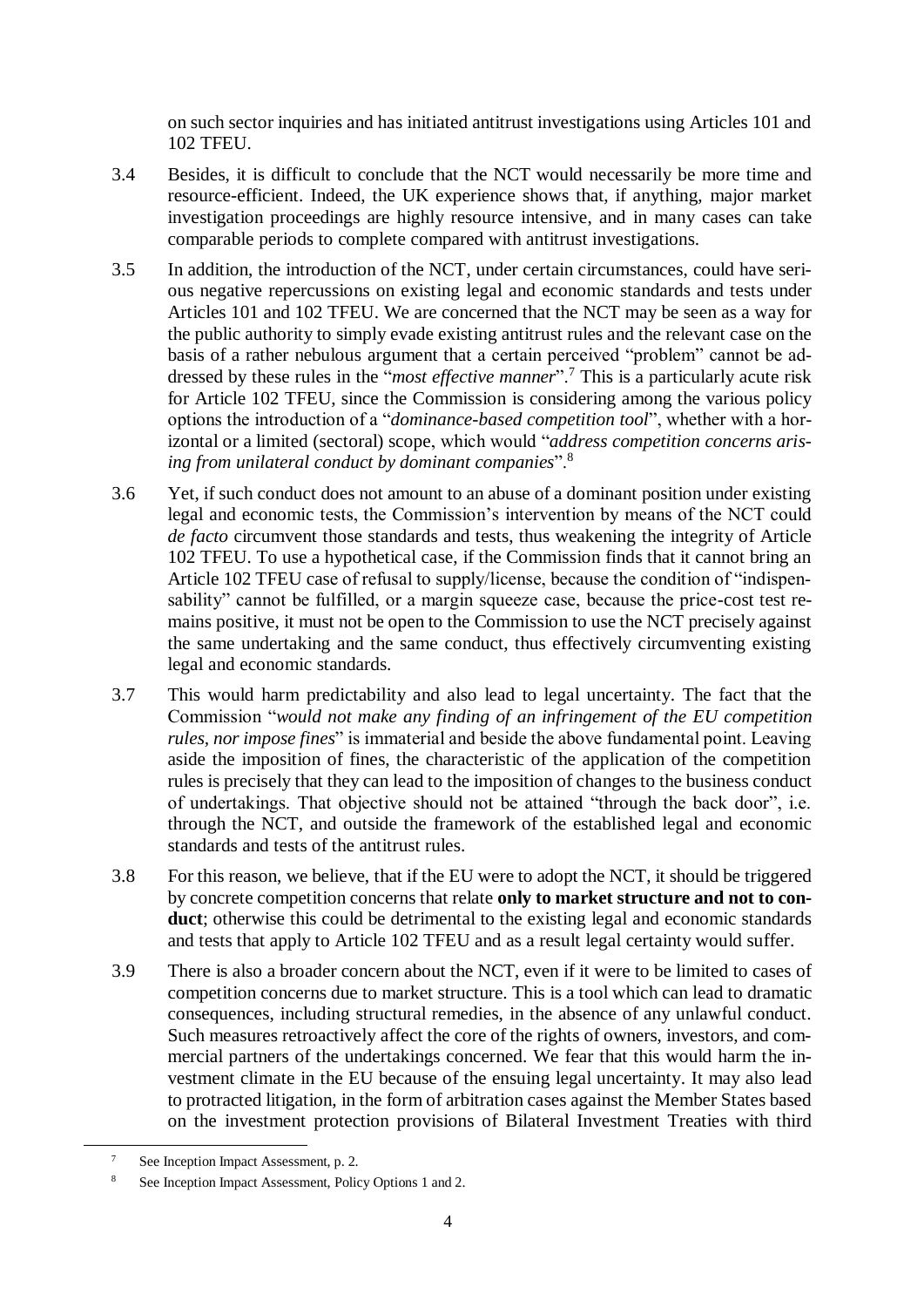countries, especially when structural measures do not reflect appropriate levels of compensation.

- 3.10 In conclusion, we believe that a strong case has not been made for the introduction of the NCT and that the negative elements and risks outweigh any benefits. The ECLF believes that an efficient application of Articles 101 and 102 TFEU and the other existing tools in the Commission's toolbox provides the best response to the challenges identified by the Commission. If anything might be improved, it could be the more increased and speedier recourse to interim relief measures and sector inquiries.
	- (b) Scope of application

- 3.11 In its inception impact assessment, the Commission explains that it is reflecting on whether the NCT's use should be confined to specific sectors that are more prone to entrenched dominance and high entry barriers, in particular, digital or digitally-enhanced markets, or whether it should be of general application and have a "horizontal scope".
- 3.12 We are fundamentally opposed to any "sectoral" competition law or tool for the following reasons.
- 3.13 Unlike "regulation", which is sectoral in nature, i.e. it applies only to specific sectors of the economy (usually, sectors with former State monopolies), Articles 101-106 TFEU establish that the enforcement of competition law is of general application; its principles and case law apply horizontally across all sectors and industries.<sup>9</sup> The Commission's Directorate General for Competition ("**DG COMP**") has also been established as a competition authority and not as a sectoral regulator. It possesses the same wide arsenal of enforcement, investigatory, and decision-making powers without sectoral distinctions. This general scope ensures neutrality, quality and independence.
- 3.14 Introducing the NCT and applying its interventionist measures (including potentially the imposition of structural measures) only to the digital sector or to any other specific market would also raise concerns of constitutional nature, in particular concerns centered around the principle of equality.<sup>10</sup> Such concerns would be less pronounced if the tool had a horizontal scope. Besides, the characteristics that are sometimes raised as potential concerns with respect to the digital sector are not unique to that sector, but can also be found in other sectors.

<sup>9</sup> See e.g. case C-45/85, *Verband der Sachversicherer v Commission*, ECLI:EU:C:1987:34, paras. 12-15: "*It should be pointed out that* […] *where the Treaty intended to remove certain activities from the ambit of the competition rules it made an express derogation to that effect.* […] [I]*t must be concluded that the [Union] competition system, as set out in particular in Articles* [101] *and* [102] *of the* […] *Treaty and in the provisions of Regulation No 17, applies without restriction to the insurance industry*" (emphasis added). The Court clearly refers to the "competition system" (and not just to Articles 101 and 102 TFEU) as one that applies to all sectors. We therefore fail to see how that "system" can contain a tool that would be destined only for a specific sector and exclude all others.

<sup>&</sup>lt;sup>10</sup> The Member States' legal systems are particularly attuned to this concern, i.e. to ensure that prescriptive rules are in conformity with the principles of proportionality and equality, which are of a constitutional nature. For similar EU law principles, see e.g. Case C-127/07, *Société Arcelor Atlantique et Lorraine and Others v Premier minister and Others*, ECLI:EU:C:2008:728, paras 57-74.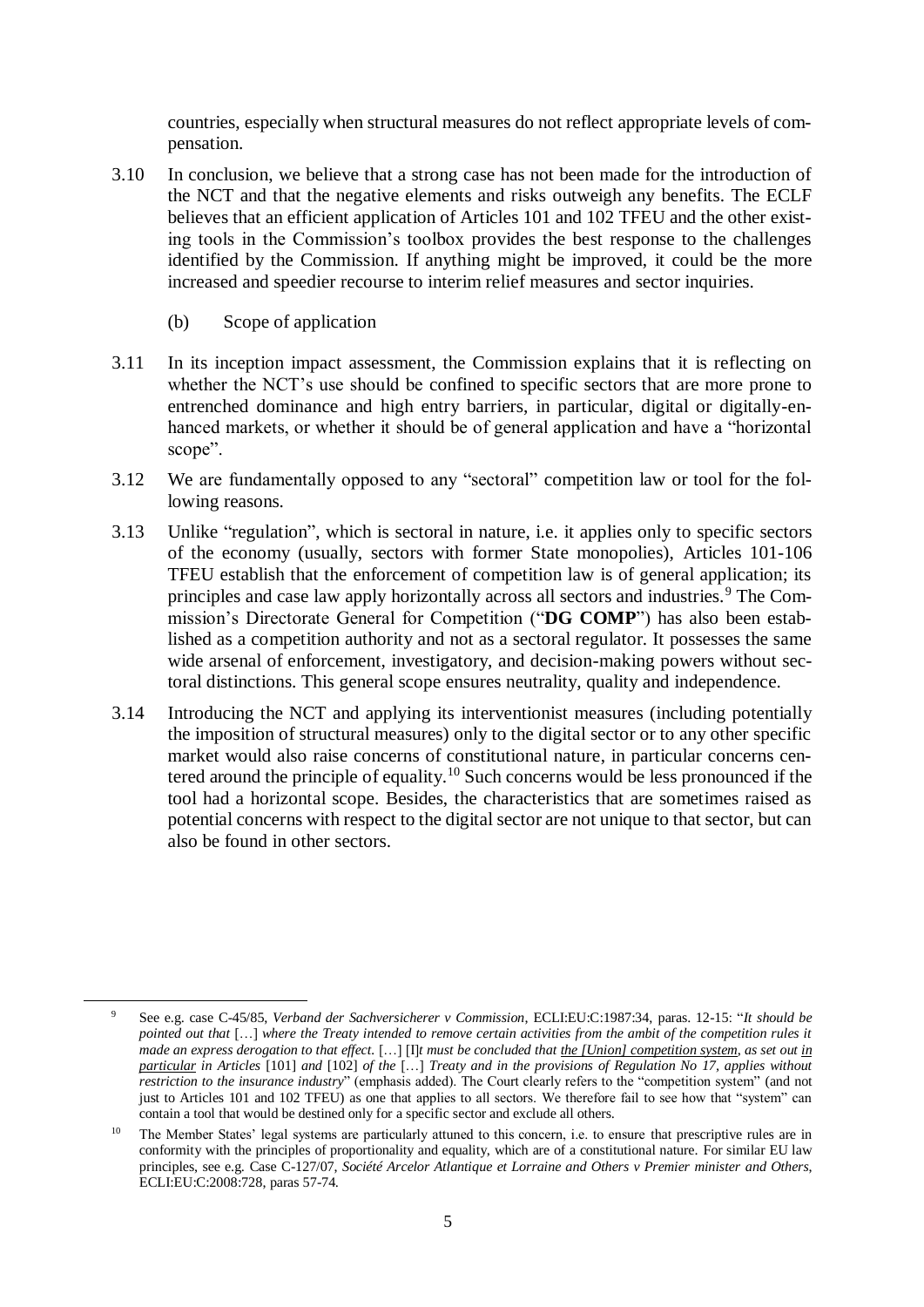# **4. Relationship between the NCT and the Digital Services Act**

- 4.1 The ECLF believes that the discussion around the introduction of the NCT must also be seen in conjunction with the proposed Digital Services Act package (the "**DSA pack** $a\mathbf{g}e^{\gamma}$ ,<sup>11</sup> which the Commission published for consultation simultaneously. The ECLF is separately submitting comments on the DSA package and we refer the Commission to them. For purposes of the present Position Paper, which provides comments solely on the NCT, we explain why we consider that the NCT cannot be considered independently of the DSA package, and in particular of the proposed rules to address perceived imbalances in digital markets, where, according to the Commission, a few large online platforms act as "gatekeepers" (the "**Gatekeeper Rules**").
- 4.2 If the EU were to introduce such Gatekeeper Rules, we believe that any justification behind the introduction of such an interventionist tool as the NCT would be very hard to see. It would certainly be so for any proposal to introduce a "sectoral" NCT, only for "digital markets". It would be disproportionate and constitutionally controversial to subject a single sector to such a formidable combination of measures, especially since one overlaps with the other.
- 4.3 While it is true that the Commission's proposals for *ex ante* regulation do not go as far as imposing structural interventions,<sup>12</sup> this should not be taken as an argument in support of the cumulative introduction of the NCT, in order to fill a supposed gap in the Gatekeeper Rules. Besides, if the EU legislator opts not to introduce structural interventions as part of the Gatekeeper Rules, we do not see why such measures should be available "through the back door", via a tool of competition enforcement that is confined to exactly the same sector that the Gatekeeper Rules are supposed to regulate. Indeed, if, there were a serious infringement of the competition rules, Article 7 of Regulation 1/2003 (which is of general and no sectoral application) does give the Commission the power, in appropriate cases and under an enhanced proportionality test, to adopt structural remedies. We see no reason to unsettle the present state of affairs, which expresses a wise and balanced legislative choice.

# **5. Issues of legal basis and competence**

- 5.1 The Commission proposes that Article 103 TFEU be used, in conjunction with Article 114 TFEU, as legal basis for the introduction of the NCT. The ECLF has doubts as to whether these Treaty provisions could be used for such a far-reaching tool.
- 5.2 First, under Article 103 TFEU, the Council, on a proposal from the Commission and after consulting the European Parliament, has the power to adopt the appropriate regulations or directives **to give effect to the principles set out in Articles 101 and 102 TFEU**. The Treaty is quite clear: it refers to "principles" which are themselves "set out" in Articles 101 and 102 TFEU. In other words, the text of the Treaty refers to the specific rules of Articles 101 and 102 TFEU and to the violations of these rules, not to an abstract principle that possibly lies behind those prescriptions. Rather, it refers to the prescriptions themselves.

<sup>&</sup>lt;sup>11</sup> Commission press release dated 2 June 2020, available [here.](https://ec.europa.eu/commission/presscorner/detail/en/ip_20_962)

<sup>12</sup> Amelia Fletcher, *Market Investigations for Digital Platforms: Panacea or Complement?*, Centre for Competition Policy, 6 August 2020, p. 16.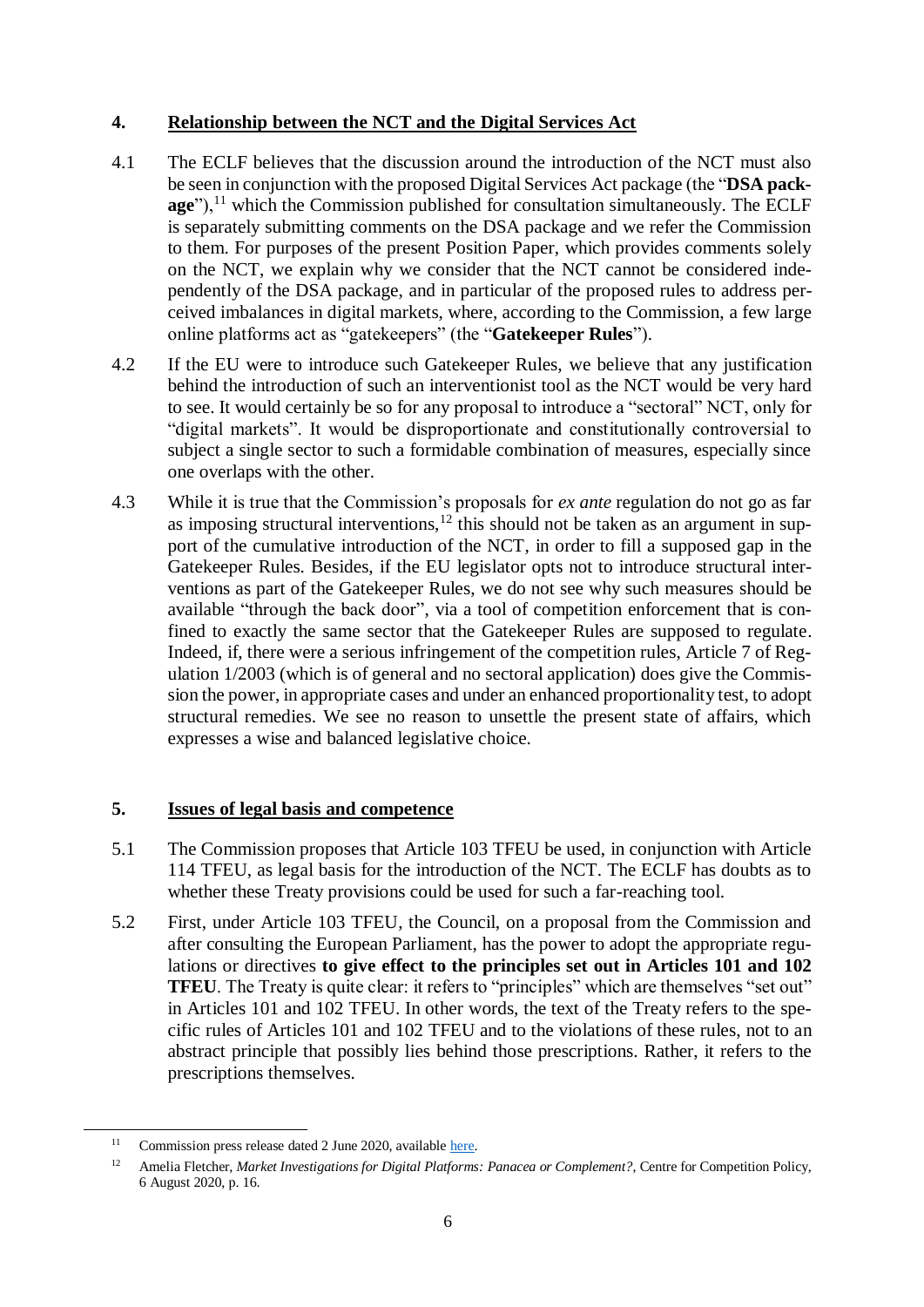- 5.3 Yet, if the NCT will be triggered not by any infringement but rather by the existence of concerns about certain market structure or – indeed – about certain conduct, which does not justify "*a finding of an infringement of the EU competition rules*", as the Commission puts it, it is not clear to us how Article 103 TFEU could be used as a legal basis for a tool of competition enforcement that is over and above Articles 101 and 102 TFEU.
- 5.4 Further, Article 114 TFEU is also not an appropriate legal basis, since this is a typical basis for the approximation and harmonization of national laws of relevance to the internal market, and not a legal basis for the introduction of a new norm at EU level. The case law of the Court of Justice on this point is clear.<sup>13</sup>
- 5.5 The only possible legal basis would be Article 352 TFEU, which serves as *ultimum refugium* for an EU legal basis and is subject to the Council acting unanimously. It is also important to note that the Court of Justice has stressed that this provision "*being an integral part of an institutional system based on the principle of conferred powers, cannot serve as a basis for widening the scope of [Union] powers beyond the general framework created by the provisions of the Treaty as a whole and, in particular, by those that define the tasks and the activities of the [Union]. Article [352 TFEU] cannot be used as a basis for the adoption of provisions whose effect would, in substance, be to amend the Treaty without following the procedure which it provides for that purpose*".<sup>14</sup>
- 5.6 This is an important limitation on Union competencies. Contrary to national legislations, which result in amendments in national competition laws, in order to introduce additional powers to deal with digital markets and "gatekeepers", <sup>15</sup> the Union cannot act in the same way by relying on Article 352 TFEU. It has to be clear that any introduction of secondary legislation via Article 352 TFEU cannot effectively result in an amendment of the Treaty competition norms, in particular of Article 102 TFEU.
- 5.7 As far as questions of competence are concerned, the ECLF notes that the Commission's proposal seems to imply that the NCT should be concentrated in the hands of the Commission and not be decentralized. There is a generic reference to "*close cooperation with the national competition authorities*" <sup>16</sup> but that does not seem to imply any concrete powers to be shared with the national authorities. So we do not have indications from the Commission that the NCT is envisaged as a decentralized tool, so we assume that only the Commission would have the competence to commence an NCT investigation, possibly after some consultation with the NCAs. Therefore, no system of sharing of competencies between the EU and the Member States would be put in place, like in merger control.

<sup>13</sup> See e.g. Case C-436/03, *Parliament v Council*, ECLI:EU:C:2006:277, paras. 44-6: "*In those circumstances, the contested regulation, which leaves unchanged the different national laws already in existence, cannot be regarded as aiming to approximate the laws of the Member States applicable to cooperative societies, but has as its purpose the creation of a new form of cooperative society in addition to the national forms.* […] *It follows from the above that* [Article 114 TFEU] *could not constitute an appropriate legal basis for the adoption of the contested regulation, which was correctly adopted on the basis of* [Article 352 TFEU]."

<sup>14</sup> Opinion 2/94, *Accession by the Community to the European Convention for the Protection of Human Rights and Fundamental Freedoms*, EU:C:1996:140, para. 30.

<sup>15</sup> The Commission's proposal seems to be inspired by such developments: "*More recently, several EU Member States have called for changes and complements to the existing competition rules and some of them have prepared legislative proposals for amendments to their national competition laws*" (see Inception Impact Assessment, under A).

<sup>16</sup> See Inception Impact Assessment, under Policy Option 1.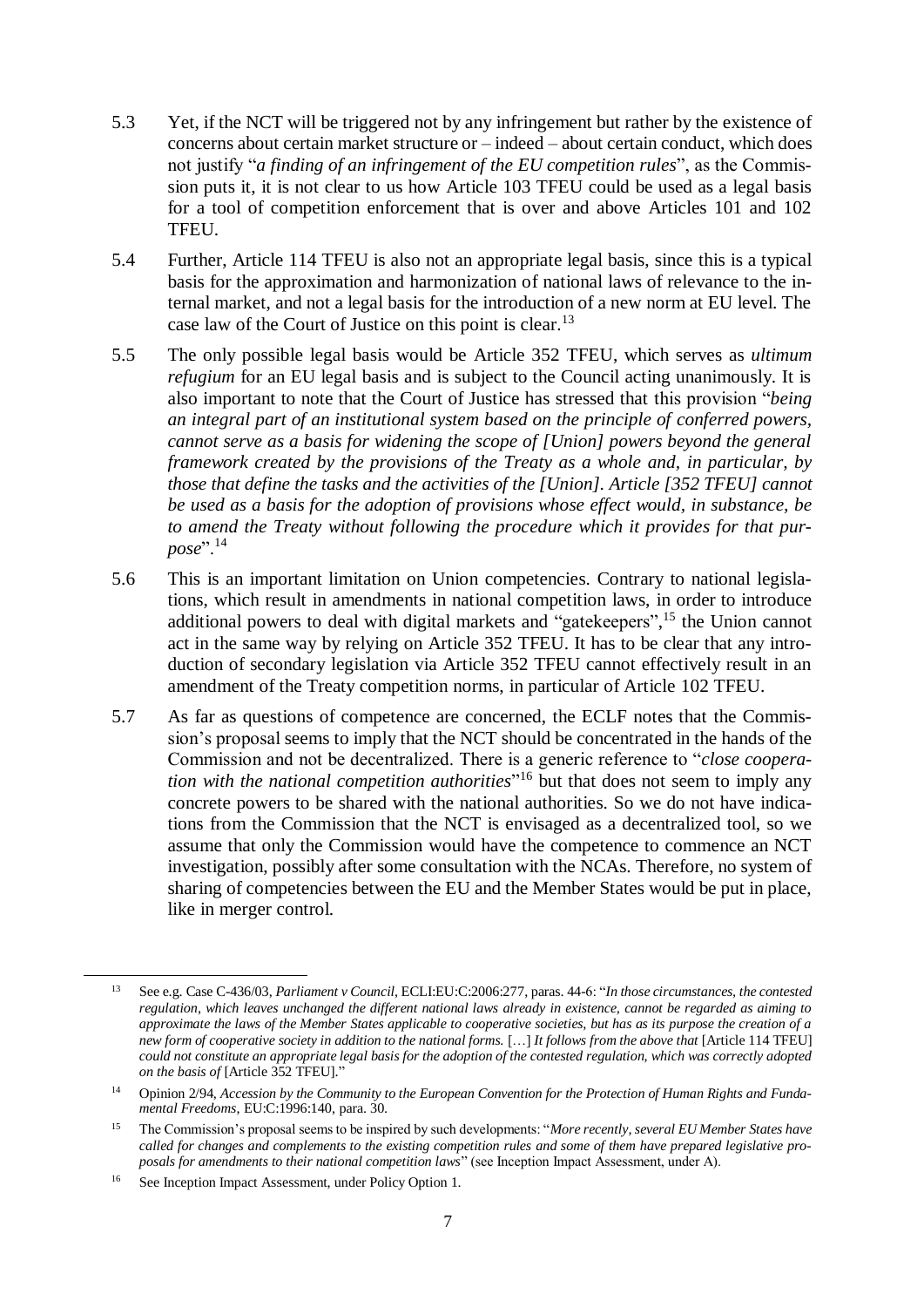5.8 In case the NCT were to be adopted, the ECLF would, indeed, prefer a centralized to a decentralized model and would agree with the Commission having exclusive competence to put the NCT in effect, if that is the implied position of the Commission. Especially if the NCT is reserved only for serious competition concerns that relate to markets, which are global in nature, only action by the Commission can effectively address such concerns. Besides, it is imperative to avoid a Europe of "bits and pieces" while employing such a powerful tool.

# **6. The UK market investigation tool as model and the need of appropriate safeguards**

- 6.1 There is no doubt that the Commission's NCT proposals have been inspired by the UK market investigation regime. Other countries such as Greece, Israel and South Africa have also introduced this model, but aside from two occasions in Greece with meagre results and six cases in South Africa, four of which were concluded with commitments or undertakings, the UK experience stands out. It is therefore fundamental to study the UK model and draw inspiration from the very elaborate safeguards of that system in terms both of substance and procedure.
- 6.2 As a starting point, the Commission should consider carefully the record of the UK market investigation tool. It is, at least, debatable whether it has proved an effective tool – at least relative to the agency resources that have been consumed by the process. For example, it is widely believed that a number of major market investigations did not secure significant market change, following a lengthy and intensive review process. These include, for example, the cases of motor insurance, movies on Pay-TV (which concluded with no remedies), audit (where a further market study was deemed necessary), energy, retail banking, and the most recent market investigation in relation to the funeral sector (partly in this case for COVID-related reasons).
- 6.3 It is also notable that the CMA declined to make market investigation references (and, indeed, preliminarily ruled out making such references at an early stage) in two recent, major market studies. First, the audit market study followed an earlier market investigation, which was perceived as having failed to secure sufficient market change. Despite the fact that a follow-on review necessarily had to "clear the air" once and for all, the CMA declined to undertake the full review available to it by making a market investigation reference. Second, the recent online advertising market study displayed many of the hallmarks of a case where a market investigation would previously have been thought appropriate: a highly complex market which had not been studied in depth before, with significant consumer implications, and a need for deep investigation. Nonetheless, the CMA concluded after just six months of review that it did not propose to make a market investigation reference. We believe that the Commission should reflect on this record before deciding whether to pursue the implementation of a comparable tool in an EU context.
	- (a) Procedure leading to a market investigation

1

6.4 Before launching a market investigation, the CMA - or the authority making the market investigation reference -  $\text{may}^{17}$  carry out a market study, to examine why particular markets may not be working well. During a market study, the CMA has the power to

<sup>17</sup> The CMA can launch a market investigation without a market study, as it did, for example, in the case of the 2011-2012 audit market investigation.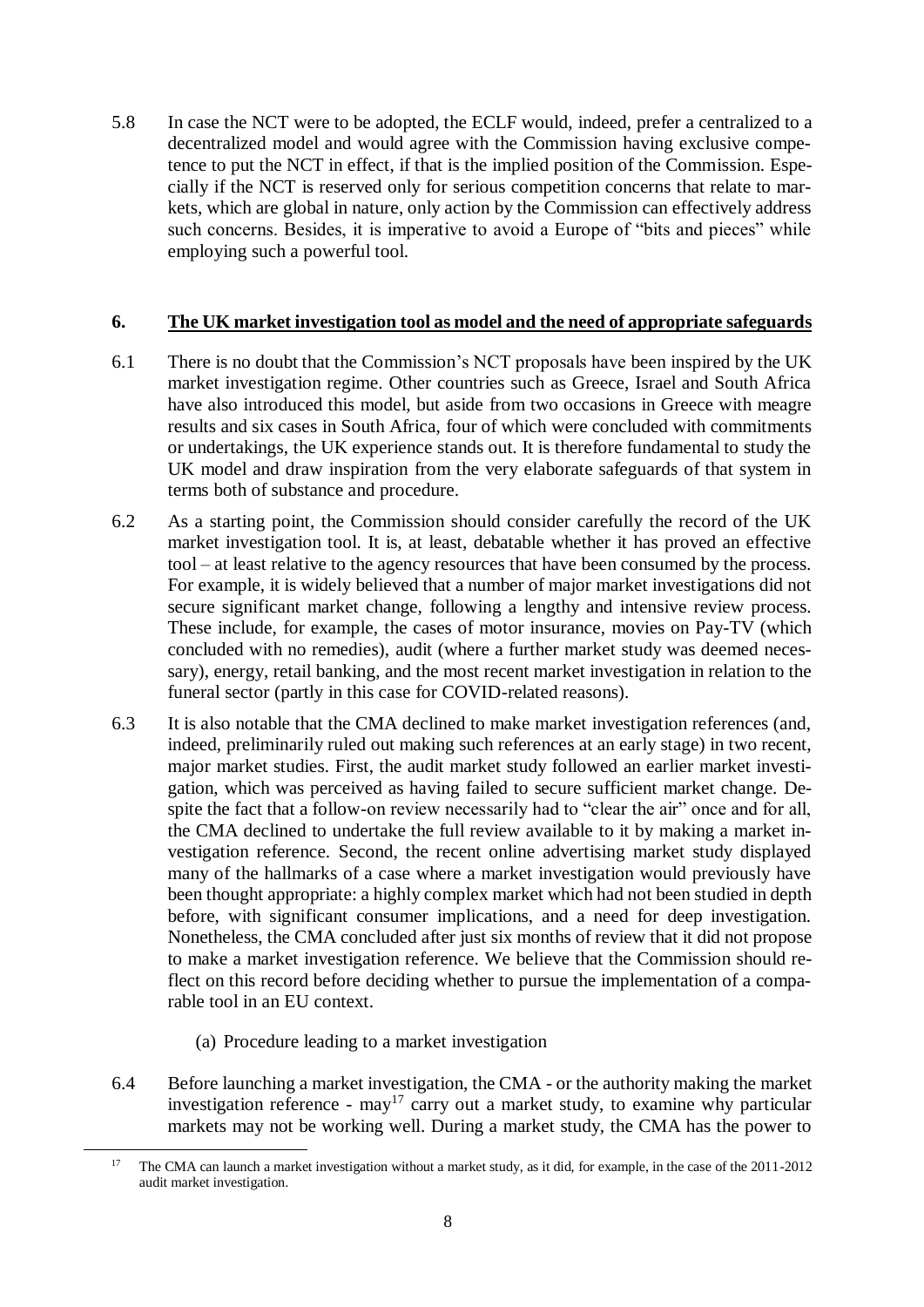require the attendance of parties to give evidence, require any person to produce specified documents or categories of documents that are in that person's custody or under her control, require any person carrying on business to supply specified forecasts, estimates, returns or other information in a specified form and manner.<sup>18</sup> The CMA cannot, however, conduct dawn raids in the context of a market study.

- 6.5 Pursuant to Section 131(1) of the Enterprise Act, the CMA Board has the power but is under no obligation - to make a market investigation reference if it has reasonable grounds for suspecting that any feature, or combination of features, of a market prevents, restricts or distorts competition in all or part of the UK.<sup>19</sup>
	- (b) The Adverse Effect on Competition
- 6.6 Market investigations will not normally aim to identify and prosecute anticompetitive horizontal concertation, abuse of dominance, or vertical restrictions. As explained in the Guidelines on market investigations ("**CMA Guidelines**"),<sup>20</sup> the process is investigative and inquisitorial, not accusatorial; the investigation does not imply that market participants are suspected of wrongdoing. Market investigations aim to tackle an adverse effect on competition ("AEC").<sup>21</sup>
- 6.7 The AEC analysis is not bound by the requirements and methodology of antitrust analysis, such as the need to establish firm culpability and/or intent, or the need to provide a firm and unerring market definition. However, the CMA needs to show that the AEC is the result of firm conduct, or the corollary of structural weaknesses that arise either in the supply side (e.g. tight oligopolistic structures) or the demand side (e.g. lack of transparency towards consumers) of a particular market.<sup>22</sup> Next, the CMA must set out a theory of harm, i.e. "*a hypothesis of how harmful competitive effects might arise in a market and adversely affect customers*." <sup>23</sup> Countervailing factors, including efficiencies, are taken into account.<sup>24</sup>
- 6.8 Although the AEC is determined on the basis of a "balance of probabilities" analysis,  $2^5$ the CMA is required to identify a competitive benchmark, in the form of a "well-functioning market", against which to determine how the market performs in terms of competition.<sup>26</sup>

<sup>&</sup>lt;sup>18</sup> The CMA can impose administrative penalties for failure to comply with any requirement or notice, or for intentionally obstructing or delaying a person in the exercise of its powers.

<sup>&</sup>lt;sup>19</sup> The sectoral regulators with concurrent powers can also make references on this basis.

<sup>20</sup> See para. 21: "*The identification of anticompetitive features in a market investigation or the imposition of remedies does not mean that market participants have infringed the law. The process is investigative and inquisitorial, not accusatorial. To be required to give evidence in a market investigation or be subject to remedial action following an investigation does not imply that market participants are suspected of wrongdoing*."

<sup>21</sup> CMA Guidelines, para. 19.

<sup>22</sup> CMA Guidelines, paras 155-161.

<sup>&</sup>lt;sup>23</sup> CMA Guidelines, para. 163. The initial theories are set out in the issues statement published at an early stage in an investigation. Moreover, the Guidelines (para. 170) specify that competitive harm can arise from five main, mutually exclusive, sources, namely (a) unilateral market power, including market concentration; (b) barriers to entry and expansion; (c) coordinated conduct; (d) vertical relationships; and (e) weak customer response.

<sup>&</sup>lt;sup>24</sup> CMA Guidelines, paras 173-176.

<sup>25</sup> CMA Guidelines, para. 319.

<sup>26</sup> CMA Guidelines, para. 320.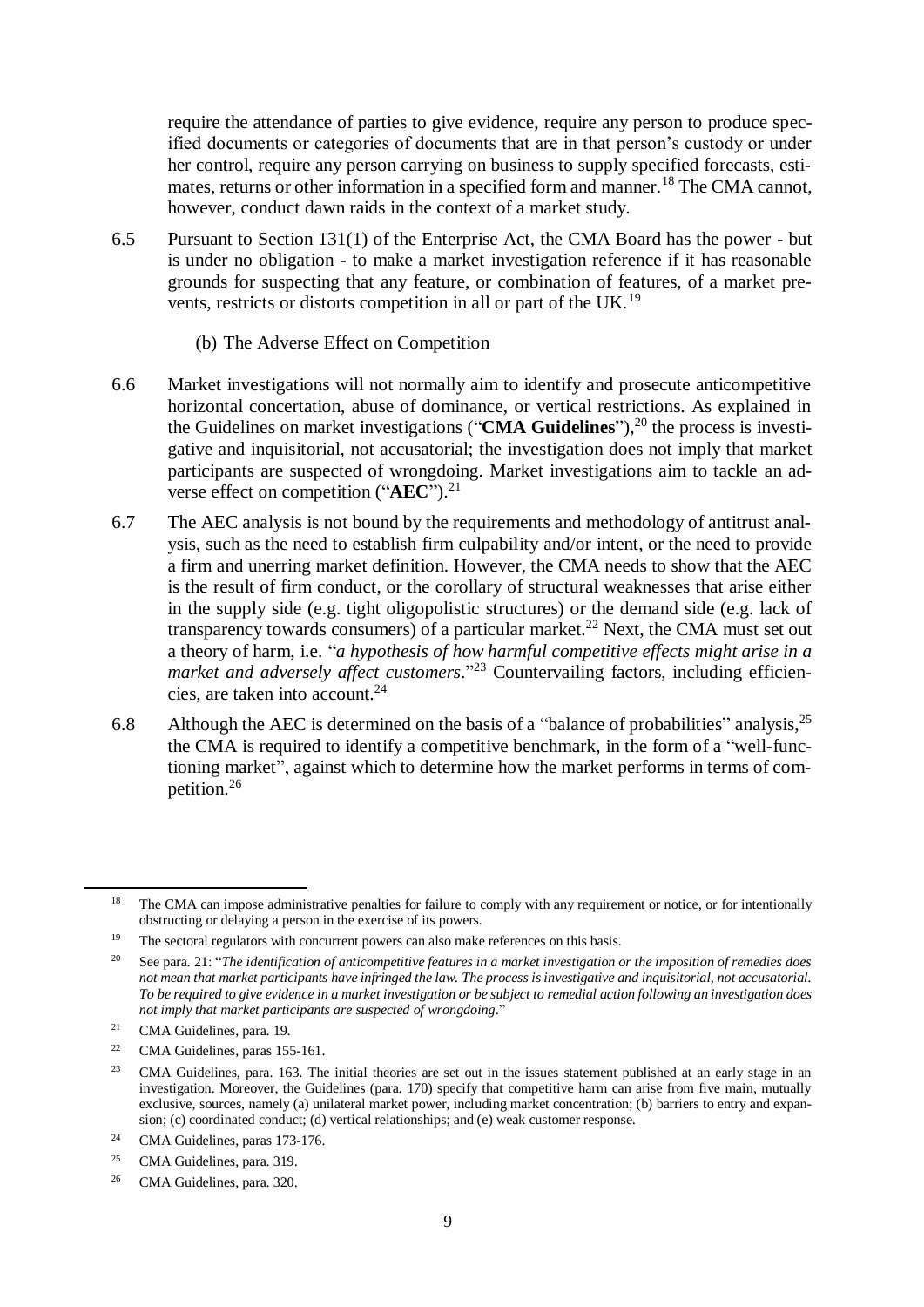#### (c) Remedial action

6.9 The AEC found by the CMA may be addressed through remedial action. The CMA's power to adopt remedies is the most critical feature of this process. Traditional competition law enforcement leads to backward-looking, firm-specific, and, mostly punitive, remedies, while market investigation remedies are supposed to capture the entire structure of and behaviour in a market, in a forward-looking manner. However, remedies must always be addressed to specific undertakings; it is only the government and the legislature that may introduce horizontal regulation. Indeed, the range of remedies open to the CMA is limited by statute (Schedule 8 of the Enterprise Act).

In nearly all market investigations to date, some form of remedy has been imposed. In most cases, behavioural remedies have been imposed (e.g., transparency obligations, codes of conduct), but some have resulted in the break-up of companies (e.g., Heathrow and Gatwick airports to be under separate ownership). Table 1 below provides an indicative typology of the different remedies utilized by the CMA in its market investigations.

| Regulatory remedies       | Changes to regulatory frame-<br>work                    | Airports, Groceries, Local<br>Buses, Audit, Energy                                                                      |
|---------------------------|---------------------------------------------------------|-------------------------------------------------------------------------------------------------------------------------|
|                           | Improved info for regulators                            | Airports                                                                                                                |
|                           | Price regulation                                        | <b>Classified Directories, Energy</b><br>(pre-payment customers)                                                        |
| Demand-side reme-<br>dies | Disclosure requirements                                 | <b>Liquified Petroleum Gas</b><br>(LPG), Home credit, Store<br>cards, Private Healthcare, Mo-<br>tor Insurance, Banking |
|                           | Measures to facilitate / enhance<br>search              | Home credit, Payment Protec-<br>tion Insurance (PPI), Audit,<br>Payday, Extended warranties,<br><b>Banking</b>          |
|                           | Measures to improve consumer<br>engagement or switching | LPG, Extended Warranties,<br>Home Credit, Banking, Energy                                                               |
|                           | Fair terms for consumers                                | Home Credit, Extended War-<br>ranties, Store Cards, Banking                                                             |
|                           | Point-of-sale prohibition                               | <b>PPI</b>                                                                                                              |
|                           | Data portability                                        | Banking (Open Banking)                                                                                                  |
| Supply-side remedies      | Access to key inputs                                    | <b>Local buses</b>                                                                                                      |
|                           | Transparency reduction                                  | Aggregates                                                                                                              |

**Table 1: A Selection of Market Investigation Remedies, 2003-2016**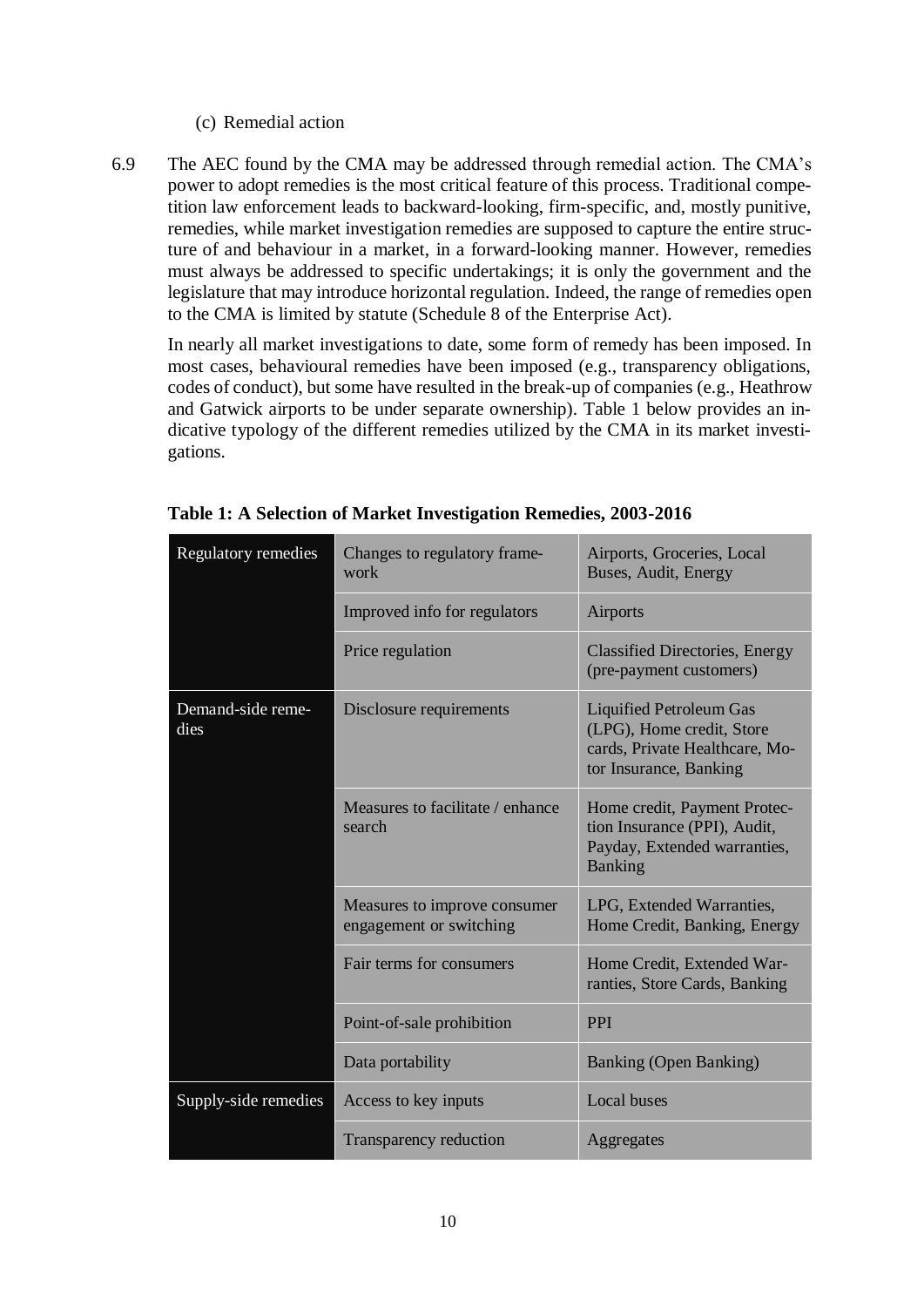|                     | Unbundling                                | PPI, Store Cards, LPG                         |
|---------------------|-------------------------------------------|-----------------------------------------------|
|                     | Limits on restrictions in agree-<br>ments | Groceries, Audit, Motor Insur-<br>ance        |
|                     | Limits on referral incentives             | <b>Private Healthcare</b>                     |
| Structural remedies | <b>Divestment</b>                         | Airports, Aggregates                          |
|                     | Market share / expansion limits           | <b>Classified Directories, Grocer-</b><br>ies |
|                     | Market redesign                           | Energy (settlement market)                    |

Table reproduced by kind permission of Amelia Fletcher<sup>27</sup>

- 6.10 Remedies can be agreed with the undertakings concerned, or adopted through CMA orders. In either case, they must undergo an analysis of effectiveness. Specifically, the CMA must review different remedy options and will tend to favour remedies that have a higher likelihood of achieving their intended effect, account taken of their practicability, time effect, compatibility with standing legislation, and interface with other proposed remedies.<sup>28</sup>
- 6.11 More importantly, the CMA must perform a strict reasonableness and proportionality analysis. According to the CMA's Guidelines,  $29$  a proportionate remedy is one that:
	- is effective in achieving its legitimate aim;
	- is no more onerous than needed to achieve its aim:
	- is the least onerous if there is a choice between several effective measures; and
	- does not produce disadvantages which are disproportionate to the aim.
- 6.12 Finally, the CMA must carry out an impact assessment of the remedial action.<sup>30</sup> The Guidelines emphasize the importance of considering both the benefits that are more easily quantifiable (such as lower prices), and those benefits that are harder to quantify (e.g. dynamic benefits of increased rivalry on productivity and innovation).<sup>31</sup>
	- (d) Lessons for the EU
- 6.13 It is obvious from the above that the UK system contains an important number of checks and balances and substantive and procedural safeguards.
- 6.14 First, as to substance, the UK system is not based on any finding of infringement but is nevertheless conditioned on the need to demonstrate an AEC through benchmarking,<sup>32</sup>

<sup>27</sup> Amelia Fletcher, *Market Investigations for Digital Platforms: Panacea or Complement?*, 6 August 2020, Centre for Competition Policy.

<sup>28</sup> CMA Guidelines, paras. 334-341.

<sup>29</sup> CMA Guidelines, para. 344.

<sup>30</sup> CMA Guidelines, paras. 348-354.

<sup>31</sup> CMA Guidelines, para. 351.

<sup>32</sup> CMA Guidelines, paras. 19, 28-30, 319-320.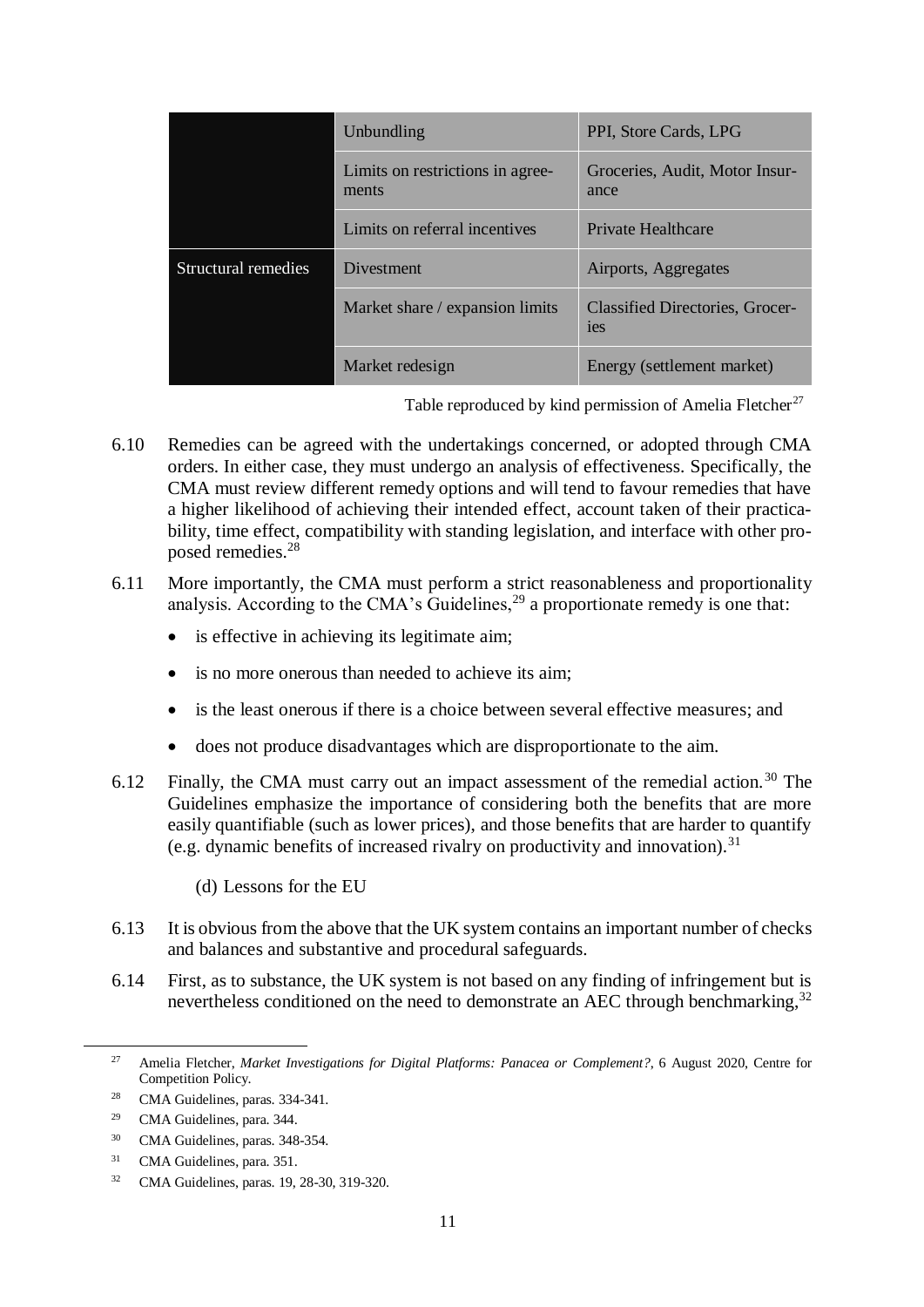to identify market structure or conduct features that harm competition,  $33$  to point to a source of competitive harm as part of setting out a theory of harm, $34$  and to act only under the limitations of effectiveness, reasonableness, proportionality and impact assessment of remedial action.<sup>35</sup> These are all quite high standards and for good reasons.

- 6.15 Second, as to procedure, the UK regime is premised (generally) on two separate procedural stages and on the existence of elaborate safeguards and due process. Detailed guidelines apply to the conduct of market investigations in the UK, including precise timescales that envisage site visits, the publication of working papers and annotated issues statements, a series of hearings with concerned parties, and consultation on any recommended remedies. Such level of engagement and transparency does not currently apply to the Commission's enforcement powers. Then, there is strong judicial review by the Competition Appeal Tribunal ("**CAT**"), which reviews the merits of the CMA's decisions. Although the EU Courts will certainly review the Commission's actions, the standard of that review is not as high as in the UK. Yet the existence of appropriate safeguards and due process is indispensable, bearing in mind that companies that have committed no infringement and may be operating perfectly legally, stand to have remedies imposed on them that can go so far as to require forced divestitures.
- 6.16 Some of these safeguards cannot simply be available in the EU. One wonders, therefore, what checks and balances can be put in place at EU level, in view of the wellknown limitations of the Commission structure and the role of DG COMP. Due process is utterly important, notwithstanding that the NCT will not be leading to fines and therefore one could argue that NCT enforcement may not amount to a quasi-criminal matter. However, the NCT may lead to stringent measures that affect the core of the right to property, even though there has been no violation of any public order laws. Ensuring that procedural rights are respected is a *sine qua non*.
- 6.17 As far as the substantive standard warranting intervention is concerned, this would have to be concretely described and connected to a specific theory of competitive harm. Although the trigger of a market investigation will not be a suspected violation but rather the existence of "competition concerns", the word "competition" should carry weight. In other words, the bulk of fundamental principles behind competition enforcement must inform that particular standard.
- 6.18 With regard to remedies, we believe that the imposition of structural remedies should be subject to a higher standard of proportionality, effectiveness and necessity, following the approach of Article 7 Reg. 1/2003. In addition, as in the UK system ("undertakings in lieu"), the market investigation should allow the possibility of the undertakings concerned offering commitments. We do not think that the Commission should have the power to order interim measures in a situation where no violation has taken place, the conduct at issue is perfectly lawful, and the NCT intervention is merely guided by certain regulatory preferences.
- 6.19 Finally, we believe that judicial review should not be limited by any supposed discretion that the Commission enjoys. If anything, the standard of judicial review should be as high as in Articles 101 and 102 TFEU, if not higher. Of particular concern to the ECLF is also the rather high standard for granting of interim relief by the EU Courts

-

<sup>33</sup> CMA Guidelines, paras. 155-162.

<sup>34</sup> CMA Guidelines, paras. 163-170.

<sup>35</sup> CMA Guidelines, paras. 334-353.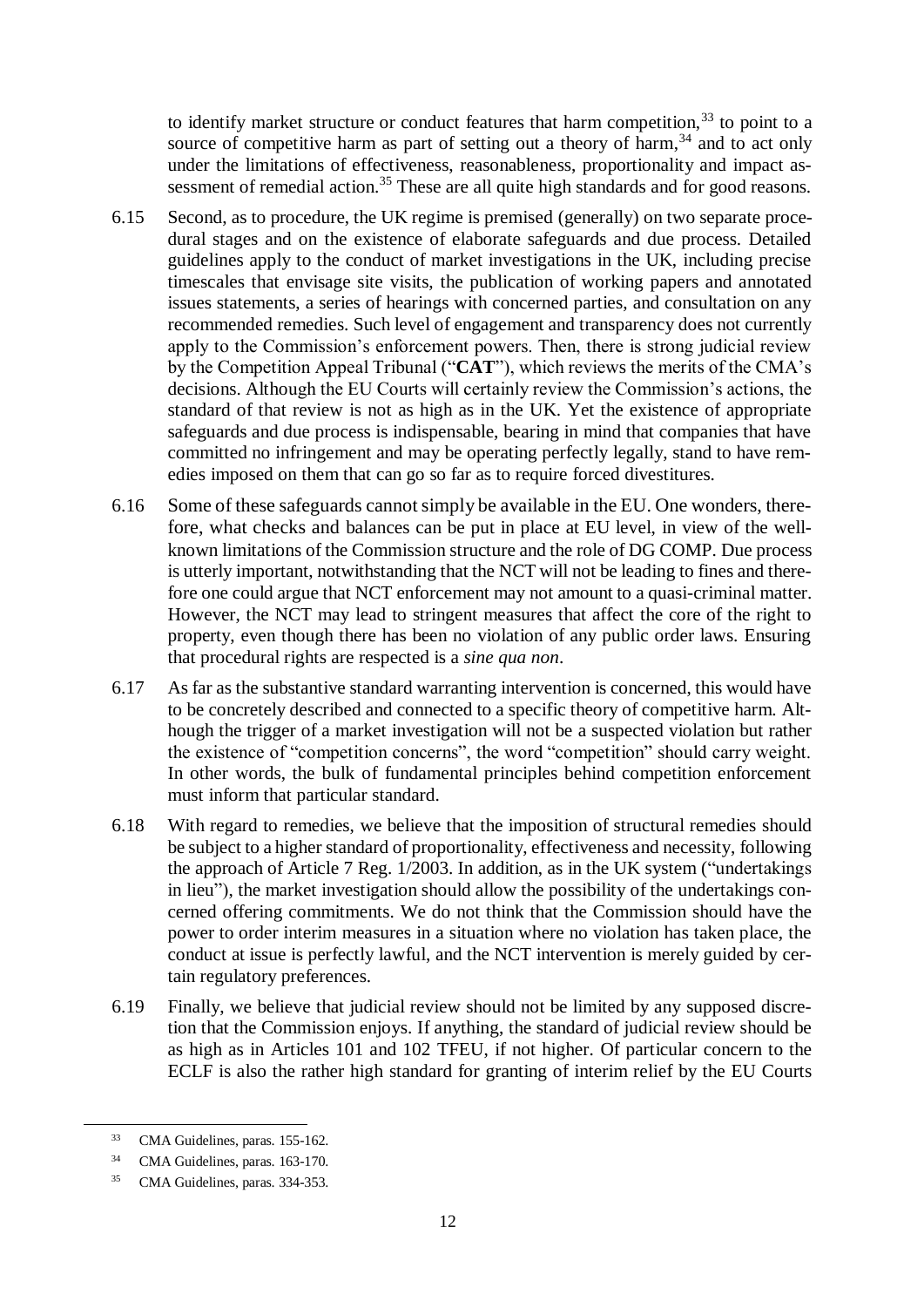against decisions of the Commission. If there has been no violation and still the Commission is ordering far-reaching remedies that fundamentally limit companies' right of property and contractual and economic freedom, such measures ought to be suspended until the EU judicature has had the chance to review them.

6.20 All of the above shows the inherent difficulties of introducing a far-reaching tool into EU competition enforcement while some of the important UK safeguards will simply not be available or it will be very difficult to put in place. For this reason, the ECLF's primary recommendation and comment remains: the introduction of the NCT appears as an unnecessary irritant in an otherwise effective EU competition enforcement system.